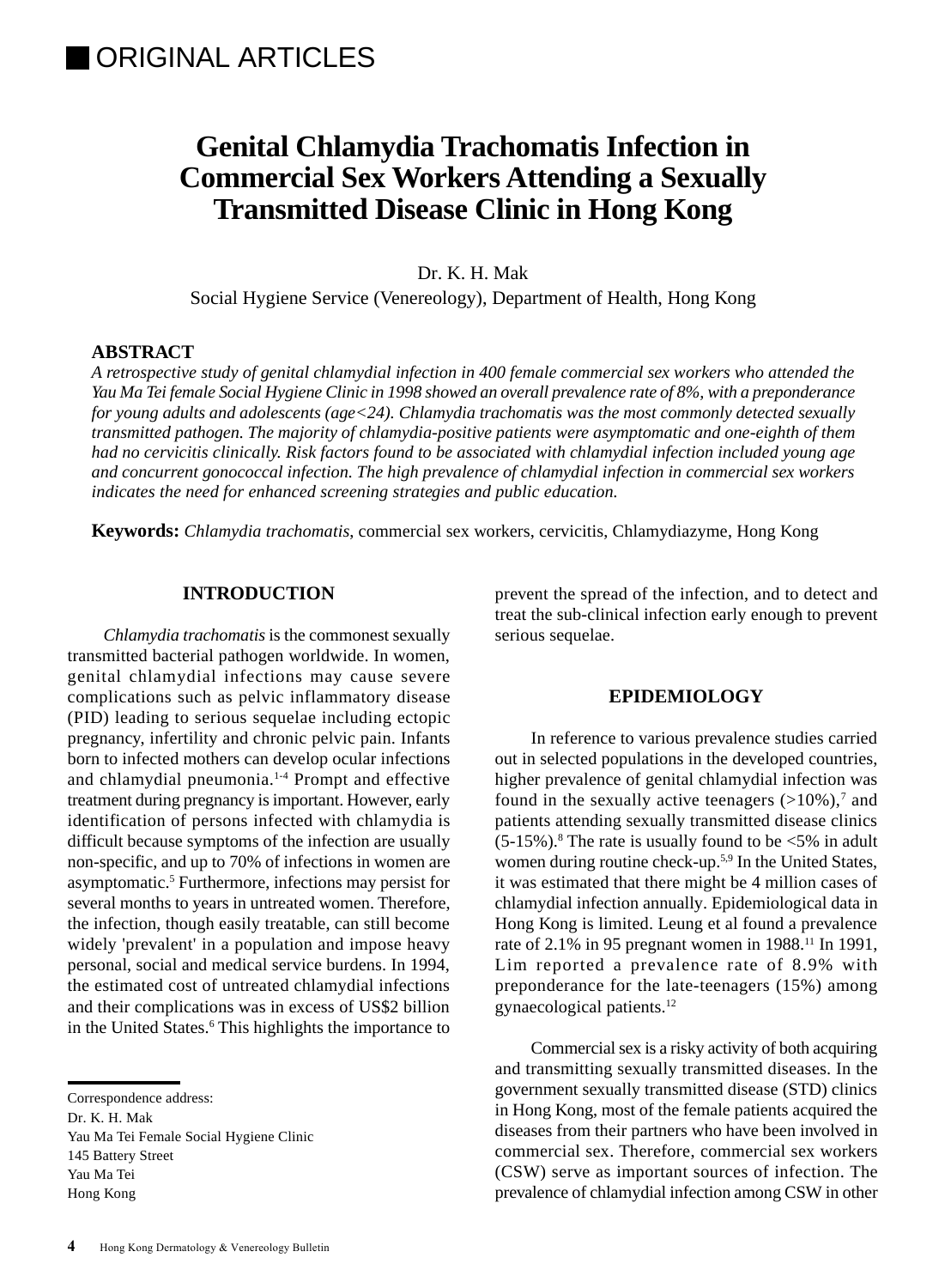parts of the world varied from 4-37.6% in different  $\frac{1}{\text{studies}}$  13-18

In the government STD clinics since 1994, female patients have been routinely screened for cervical chlamydial infection during their first visit. The results of their chlamydial tests and other data can be gathered, analyzed and transformed into valuable information revealing the local scenario of chlamydial infection. This retrospective study is undertaken to determine the prevalence of chlamydial infection, to identify the risk factors and the clinical manifestations in the commercial sex workers attending one government STD clinic in Hong Kong.

# **METHODS AND MATERIALS**

Four hundred and seventeen CSW attended the Yau Ma Tei female Social Hygiene Clinic in 1998. Seventeen of them were excluded from the study either because they did not have commercial sex for 3 months before they last attended the clinic, or had not received any chlamydia test ever since attending the clinic.

Among the excluded patients, five of them had no commercial sex for latest 3 months, twelve of them had no cervical chlamydia test done either because they had hysterectomy, or vaginal examination could not be performed at first visit due to menstruation and the patients subsequently defaulted follow-up.

The data of the remaining 400 CSW were collected and analyzed to determine the prevalence of chlamydial infection and other sexually transmitted diseases; and to derive risk markers of the infection. However, some documented risk factors such as the use of oral contraceptives, endocervical bleeding, history of previous STD or PID could not be explored in our study because of incomplete recording in medical notes.

This clinic is the largest and most established public female STD clinic in Hong Kong. It mainly serves the lower and middle socio-economic classes of residents. The CSW were interviewed during their first attendance. Demographic data, sexual history and behaviour were recorded.

Gynaecological examination included inspection of the external genitalia, vagina and cervix for any lesion or inflammation. Speculum was used for inspection of the vagina and exocervix. Cervical and urethral smears were taken for Gram-stain examination and gonococcal culture. High vaginal smears were taken for wet mount and cultures for trichomonas and candida. Excessive discharge or mucus was then removed from the exocervix with a large headed swab. To obtain the chlamydia specimen, a tipped cotton swab was inserted into the endocervical canal and rotate for 15-30 seconds and placed immediately into the transport medium supplied by the manufacturer. The specimens were kept at 2-8<sup>o</sup>C and tested within seven days of collection. A Papanicolaou smear was taken for cervical cytology. Blood was taken for HIV and syphilis serology.

The endocervical specimens were tested for *Chlamydia trachomatis* antigen by enzyme immunoassay (Chlamydiazyme diagnostic kit, Abbott Laboratories).

The disease entity, non-specific genital infection (NSGI), would include those with genital chlamydial infection, and those with mucopurulent cervicitis (MPC) diagnosed clinically with the help of a simple Gram-stained cervical smear. Identification of 10 or more polymorphonuclear cells per oil immersion field (x 1,000) correlates strongly with mucopurulent cervicitis.

# **STATISTICAL METHODS**

Age, sexual activities and behavioral risk factors including working duration as CSW, commercial sex frequency and use of condom, were the independent variables used as predictors of a positive chlamydia test. The result of the chlamydia test was the dependent variable studied. Risk markers were analyzed and included concurrent evidence of gonorrhea. The variables, both continuous and categorical, were assessed using chi-square tests. Differences between chlamydia-positive and chlamydia-negative groups were presented at 90% confidence. Logistic regression was used to develop a predictive model for a chlamydial infection. Although a less stringent significance level of 0.1 (SAS statistical package) is adopted in all tests, it is reasonable in this study because of the relatively small sample size of subjects (chlamydia-positive group) in respect to the controls (chlamydia-negative group) at a ratio of 1:11.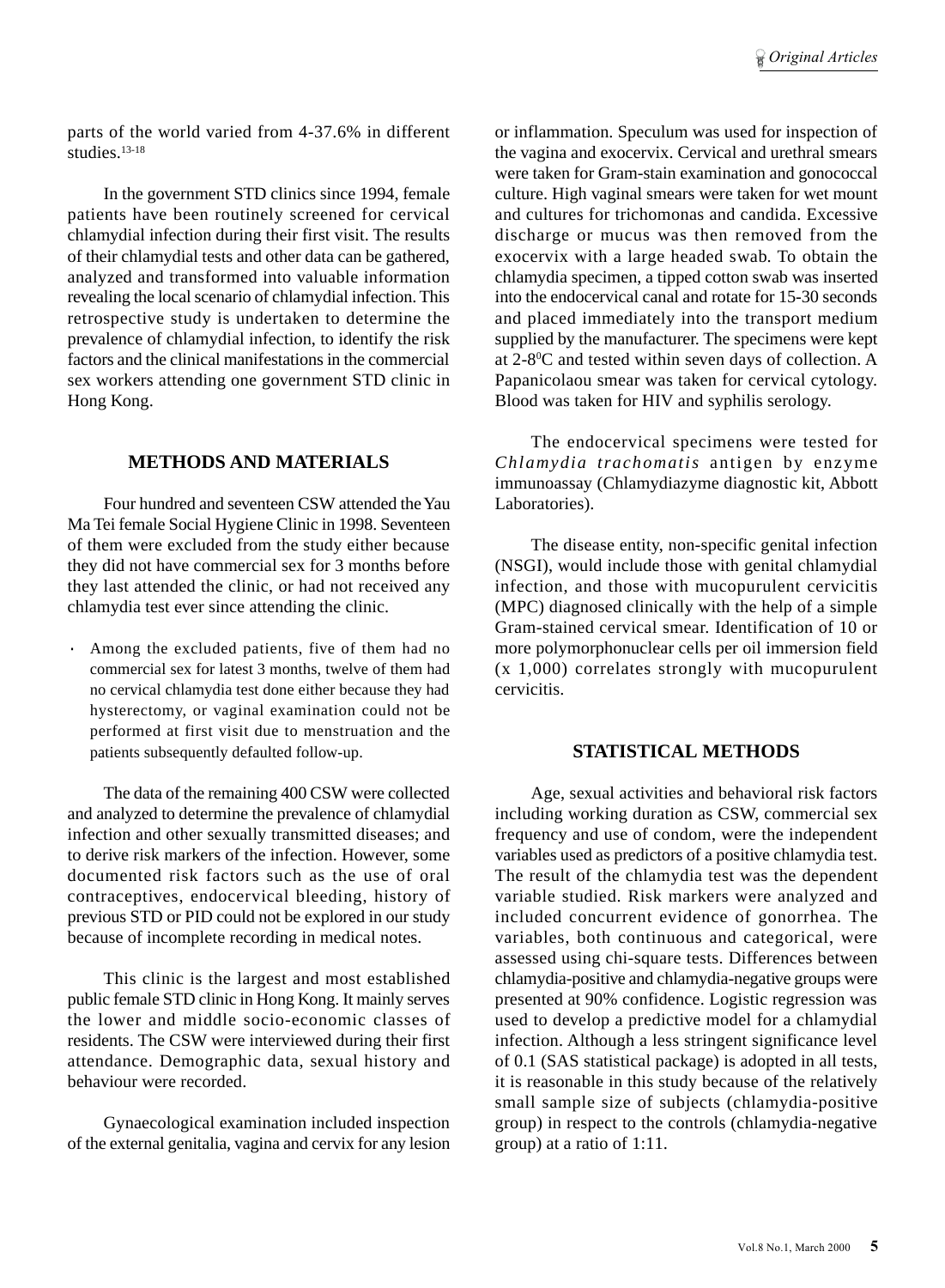## **RESULTS**

## **Demographic data, prevalence and manifestations**

Data of four hundred CSW were adopted in the analysis (mean age: 31, ranged from 17-65). Sixty-two of them (15.5%) were non-Chinese Asians (59 Thai, 1 Indonesian, 1 Malaysian and 1 Vietnamese). Thirty-two CSW were Chlamydiazyme positive, resulting in an overall prevalence of 8%. Higher detection rates were found among the adolescents and young adults: 13.0% and 17.1% respectively (Table 1). Young age was found to be significantly associated with the infection  $(P =$ 0.0684). The demographic and behavioral characteristics of the chlamydia-positive and negative groups were outlined (Table 2). Among all the STD, NSGI was the commonest infection, accounting for 38.8% of cases. *Chlamydia trachomatis*, which accounted for 20.6% of all the cases of NSGI, was confirmed to be the most prevalent bacterial pathogen found in CSW (Table 3). For those suffering from C. trachomatis infection, 65. 6% (21/32) were asymptomatic. The remaining presented with excessive or bloody discharge, genital pain and/or pruritus vulva (Table 4). One-eighth (4/32) of them had macroscopically clear cervical secretions.

#### **Sexual activities and behavioral risk factors**

The working duration, commercial sex frequency and the use of condom during sex, both commercial and regular, were found unrelated to the chlamydial infection (P=  $0.2158$ , 0.1847, 0.1216 respectively as shown in Table 5).

## **Disease Association**

Gonorrhea was found in 15.63% (5/32) and 2.45%

|                     | Table 1. Distribution of Chlamydia trachomatis infection |  |
|---------------------|----------------------------------------------------------|--|
| in CSW by age group |                                                          |  |

| Age group $(n=400)$ | % (no.) of CSW with positive results |  |
|---------------------|--------------------------------------|--|
| $19$                | 13.0(3/20)                           |  |
| $20 - 24$           | 17.1(7/48)                           |  |
| $25-29$             | 7.8(8/103)                           |  |
| $30 - 34$           | 7.5(7/93)                            |  |
| 35-39               | 6.3(5/80)                            |  |
| 40-44               | 2.7(1/37)                            |  |
| 45-49               | 0.0(0/9)                             |  |
| >50                 | 1.4(1/7)                             |  |

**Table 2. Comparison of demographic, occupational and behavioral characteristics of chlamydia-infected with non-infected CSW**

|                                    | Chlamydia-negative $(no.=368)$ | Chlamydia-positive $(no.=32)$ |
|------------------------------------|--------------------------------|-------------------------------|
| Mean age                           | 31.54                          | 29.03                         |
| Working duration as CSW(mean)      | $17.16$ months                 | $11.05$ months                |
| Frequency of commercial sex (mean) | 9.24 per week                  | 5.8 per week                  |
| Regular use of condom#             | 26.10% (95/364)                | 35.48% (11/31)                |

# Regular use of condom is defined as condom use regularly during both commercial sex and sex with regular partner

## **Table 3. Prevalence of various sexually transmitted diseases in CSW**

| <b>STDs</b>                 | % (no.) of positive results in CSWs |
|-----------------------------|-------------------------------------|
| <b>NSGI</b>                 | 38.8 (155/400)                      |
| C. trachomatis              | 8.0(32/400)                         |
| Gonorrhea                   | 3.5(14/400)                         |
| Genital wart                | 5.8(23/400)                         |
| Herpes genitalis            | 1.8(7/400)                          |
| Trichomonas vaginalis       | 2.8(11/400)                         |
| <b>HIV</b>                  | 0.5(2/400)                          |
| Late syphilis               | 0.5(2/400)                          |
| Early syphilis <sup>*</sup> | 0.8(3/400)                          |
| Moniliasis                  | 9.3 (37/400)                        |

\*Early syphilis includes primary, secondary, and early latent syphilis

## **Table 4. Presenting symptoms of the chlamydia-positive CSW**

| <b>Symptoms</b>                                                        | <i>No.</i> $(\%)$ of patients |
|------------------------------------------------------------------------|-------------------------------|
| Asymptomatic                                                           | 21/32(65.6)                   |
| <b>Discharge</b> (excessive or<br>blood stained)                       | 10/32(31.3)                   |
| <b>Genital pain</b>                                                    | 2/32(6.3)                     |
| Non-specific or unrelated<br>(pruritus vulva, genital growth,<br>rash) | 8/32(25.0)                    |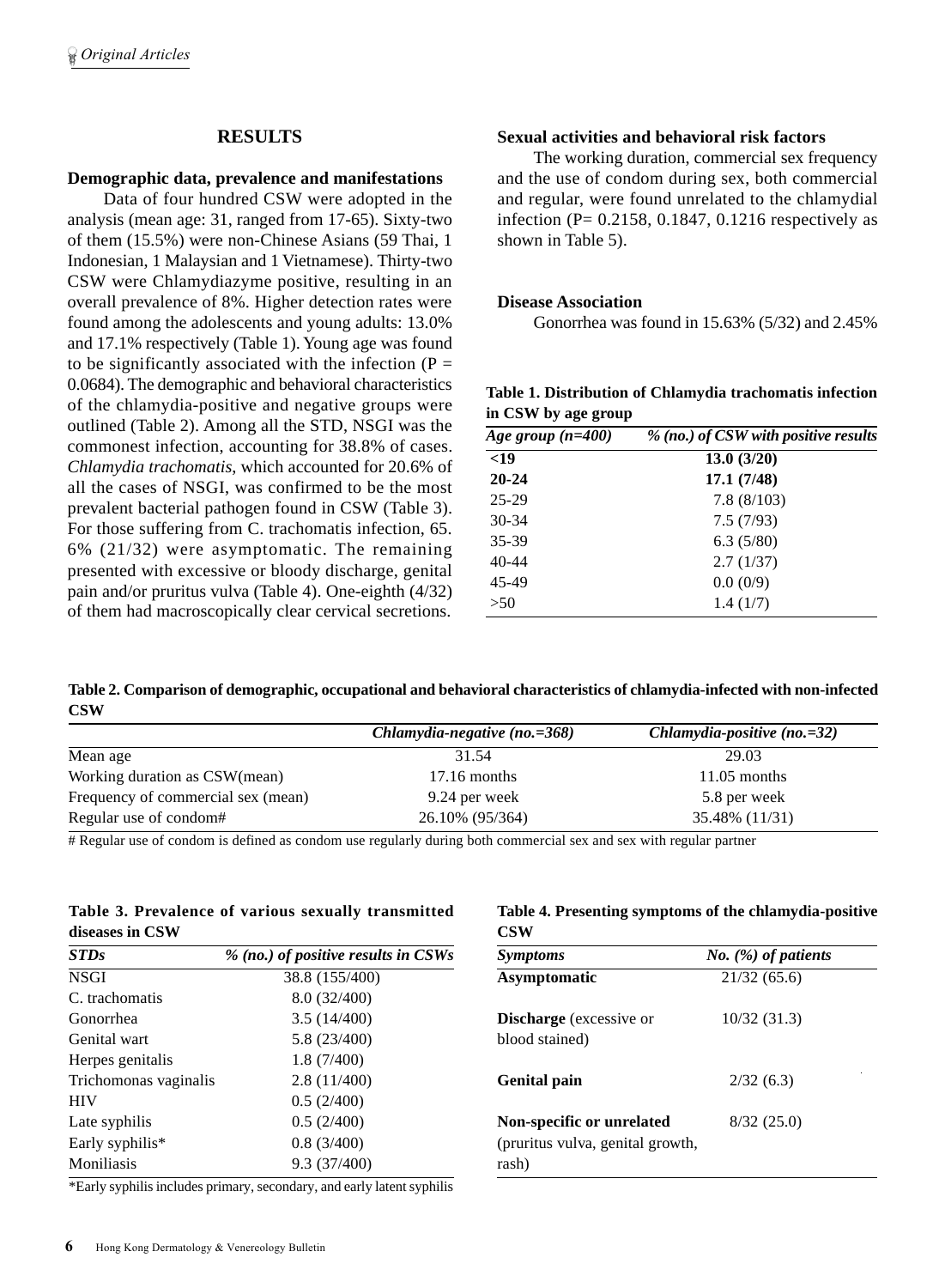**Table 5. Analysis of parameter estimates using logistic regression**

| <b>Parameter</b>        | Chi square | P      |  |
|-------------------------|------------|--------|--|
| Age                     | 3.3202     | 0.0684 |  |
| <b>Working duration</b> | 1.5320     | 0.2158 |  |
| <b>Sex frequency</b>    | 1.7595     | 0.1847 |  |
| <b>Condom</b> use       | 2.3962     | 0.1216 |  |
| Gonorrhea               | 12.8154    | 0.0003 |  |

(P<0.1 is statistically significant)

(9/368) of the chlamydial positive and negative groups respectively. The difference was statistically significant  $(P= 0.0003)$ , implying that there is a strong co-infection rate of genital chlamydial infection in those patients having gonorrhea (Table 5).

## **DISCUSSION**

*Chlamydia trachomatis* is found to be the most common pathogen in STD for more than two decades. This Gram-negative, coccoid, obligate intracellular bacterium was also identified to be the most prevalent bacteria among the CSW attending our clinic. Immunotypes D through K cause the vast majority of sexually transmitted diseases, and among these the D, E, and F immunotypes are by far the most common.

In this study the prevalence of 8% among prostitutes is unexpectedly much lower than that reported from other regional studies in China. Their prevalence, found by using tissue culture isolation, was 20.8% and 37.6% among prostitutes in Nanjing and Guangzhou respectively.<sup>13,14</sup> The rate detected in this study may be underestimated since Chlamydiazyme has a sensitivity inferior to that of tissue culture. Though the test is technically easier, it has been shown to have fair sensitivity when compared with the gene amplification tests. The lowest sensitivity demonstrated by a study was 56%.19 It is because sensitivity depends much on the specimen quality that can be affected by the collection technique. The increasing abuse of antibiotics for minor ailments and popularity of selfmedication may also 'treat' some infected patients leading to an underestimation of chlamydial infection.

Endocervicitis is the most common presentation of chlamydial infection. As shown in our chlamydiapositive CSW, excessive or blood stained discharge was the most common complaint (31.3%), signaling the presence of endocervical infection. However, apart from endocervicitis, most of them were actually asymptomatic (65.6%). Besides, one-eighth (4/32) of chlamydia culture-positive CSW had no cervicitis clinically. These findings indicate the need of intermittent chlamydial screening for high-risk individuals.

In this study, chlamydial infection was not influenced significantly by working duration, commercial sex frequency or condom use. Reporting errors could happen when answering questions of sensitive issue such as sex frequency. Errors due to memory lapse could also be present when providing information about work duration. The factor of condom use could not be substantiated neither. It might be due to the fact that the interpretation of regular use of condom varied among the subjects and hence confounding the results. On the other hand, for measurable and testable factors such as the co-infection with gonorrhea and age, the association with chlamydial infection could be well documented. Co-infection of C. trachomatis in patients with gonorrhea is always reported to be high  $(25-50%)$  in women.<sup>7</sup> In this study, co-infection rate of 35.7% (5/14) was found. In the United States, published studies of screening in sexually active females indicated that age was the most strongly associated socio-demographic factor with chlamydial infection. Prevalence has been highest  $(>10\%)$  among sexually active, adolescent females. The result of this study can also support the inverse relationship between age and the infection with the highest prevalence below the age of 24.

## **CONCLUSION**

In conclusion, *Chlamydia trachomatis* prevalence was 8% and was the predominant pathogen detected in CSW attending a local Social Hygiene Clinic. Young age and concomitant gonococcal infection were found to be the risk factors. Though the prevalence could be considered as high, it was likely to be underestimated because Chlamydiazyme was rather insensitive comparing with the recently developed gene amplification tests. As a result, some of the subjects in control group were actually false-negative for chlamydial infection, subsequently leading to an incomplete analysis of the various risk factors. Therefore, in future, we look forward to carrying out studies using gene amplification tests for better